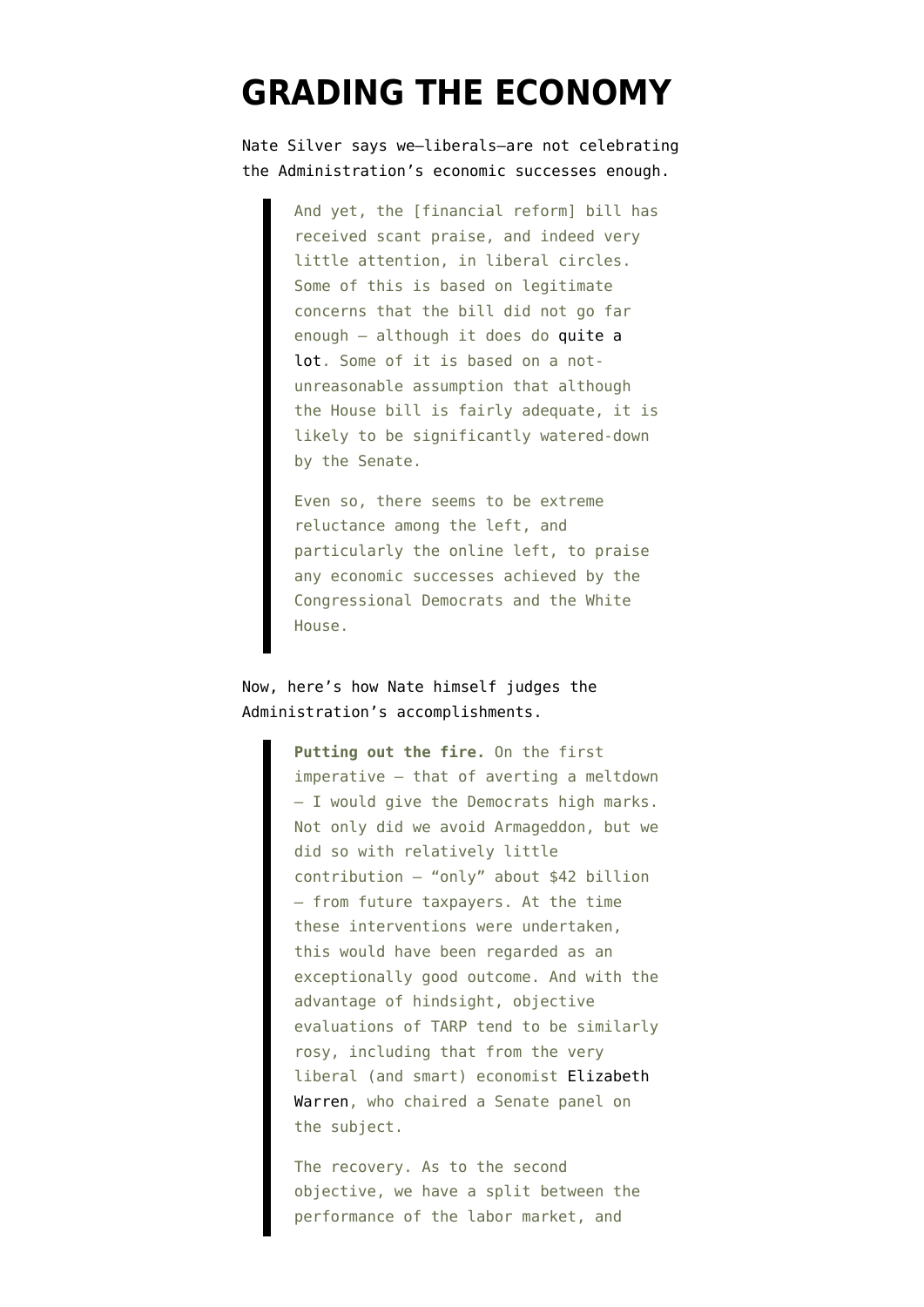that of other economic indicators. Back in February, when the stimulus was passed, the Wall Street Journal forecasting panel [projected](http://online.wsj.com/article/SB123671107124286261.html) 3Q GDP growth of 0.7 percent; the actual figure, after revision, was 2.9 percent. They predicted 1.9 percent growth in the 4Q; the actual figure is likely to be closer to 4.0. On the other hand, they projected December unemployment to be 8.8 percent; November's figure was 10.0 and December's is likely to come in somewhere close to that.

Certainly, I think that the stimulus package ought to have been both larger and more focused on infrastructure-type programs that would have led to more direct creation of jobs. The stimulus, however, passed the Senate with just one extra vote (the tally was 61-37), suggesting that there may have been very little additional wiggle room. I think that is actually somewhat too narrow a reading of the political conditions in place at the time; more persuasion on the part of the White House (which was very popular then) might have moved the needle some, as might have the tactical gambit of throwing out a higher number rather than counting on the Congress to do the heavy lifting. Nevertheless, there probably wasn't *much* room for improvement; an extra \$100 or \$150 billion, perhaps, which if directed toward infrastructure might have led to an unemployment rate that was 0.3 to 0.4 points lower than it is now. Moreover, some of the shortfall has been made up for with post-facto mini-stimuli like cash-for-clunkers and the unemployment benefits extension, and the forthcoming jobs bill.

In any event, such as it was, you have a stimulus that has tended to exceed expectations in terms of GDP growth. It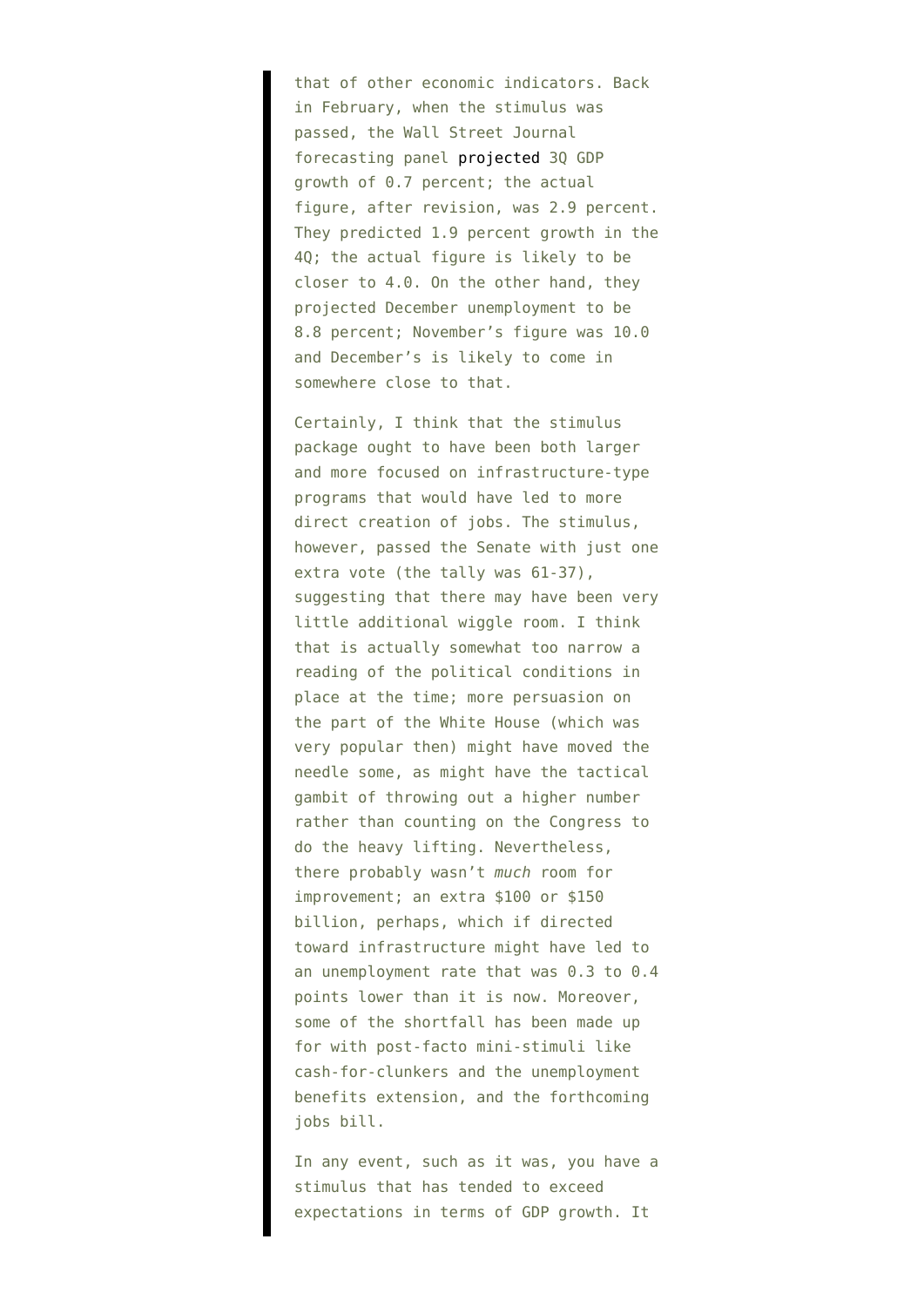would appear, on the other hand, to have fallen short in terms of jobs growth. But that conclusion is debatable. If the CBO's estimates are to be believed that the stimulus has reduced the unemployment rate by 0.4 to 1.1 percent — that would be in line with both the White House's [estimates](http://michaelscomments.files.wordpress.com/2009/11/stimulus-vs-unemployment-october-dots.gif) (which had forecast an 0.7 percent improvement in unemployment through the 3Q as a result of the stimulus) and the CBO's [expectations](http://online.wsj.com/article/SB125964003843970851.html) in March.

Yes, the *systemic* conditions in the job market have been somewhat worse than most (though not all) private forecasters anticipated, and much worse than the White House seemed to anticipate. Certainly you can fault them for failing to frame the public's expectations adequately, and also for aiming for too small a stimulus although, again, it's not clear that aiming higher would have substantially improved what actually came out of the Congress. But subject to those admonitions, the White House's efforts at facilitating a recovery would seem to deserve a grade of somewhere between adequate and good, on the basis of the objective evidence.

Financial sector reform. Here, there is no grade that can be given other than incomplete — the Congress has yet to pass any substantial regulatory reform effort, and the systemic risk in the financial sector very much remains and could cascade at any time. Nevertheless, the bill that the House just passed has been a reasonably good start. The White House and the Senate will lay their cards on the table sometime early next year. Perhaps the most robust criticism of the White House is that it should have tackled regulatory reform before health care — a course of action that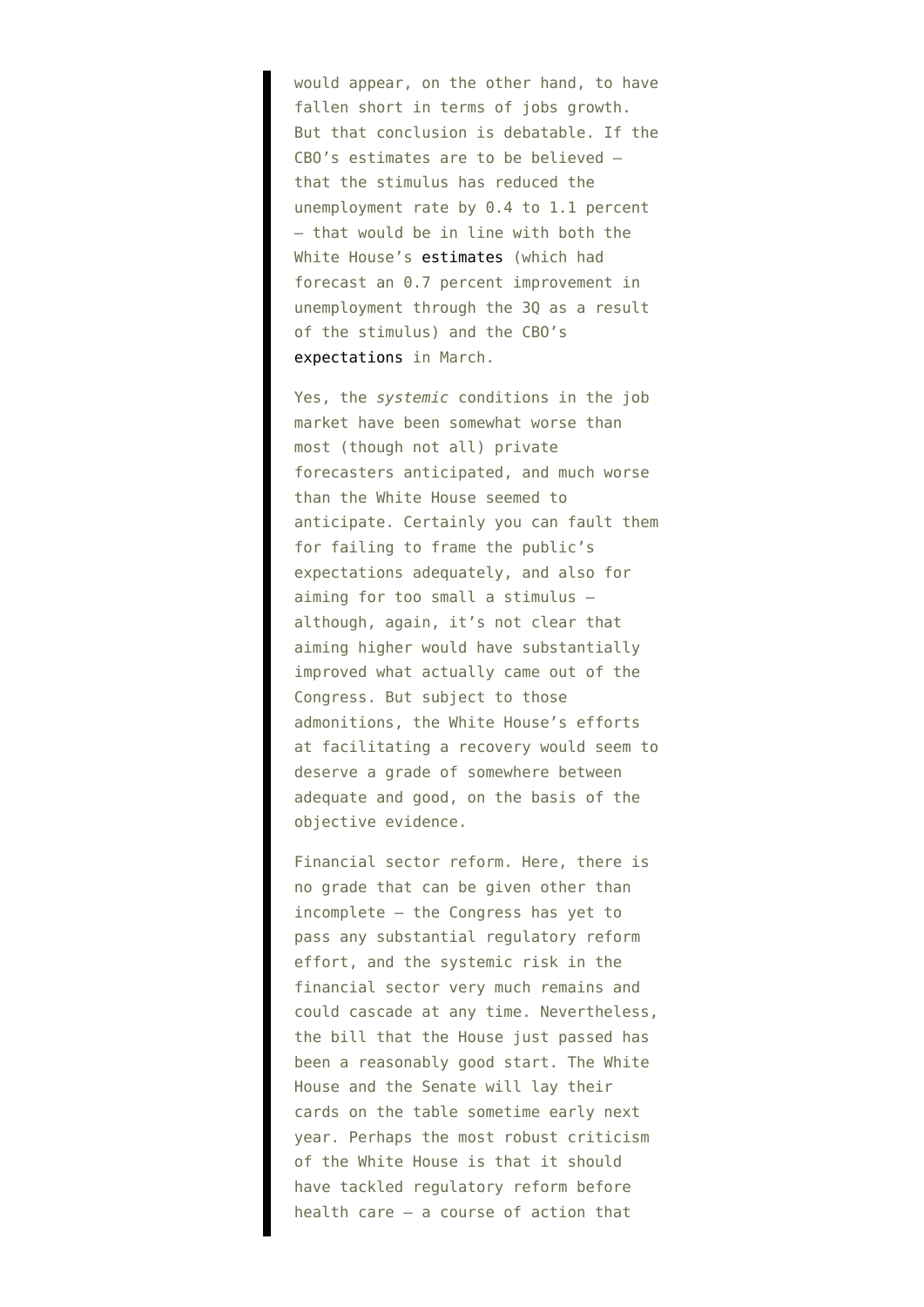most liberals would have been very upset about.

Now, unlike me, Nate has a degree in economics, so maybe I'll be busted for making the following observation, but it seems to me Nate is measuring the Administration's economic success by measuring a collection of symptoms: Meltdown, B+; GDP, A-; Jobs, D; Financial sector reform, INC.

My thinking on the issue is somewhat different. Our finance system melted down about 15 months ago, bringing down the rest of the economy, and how have we responded to it? As I understand it, we have simply addressed symptoms, while showing a fundamental unwillingness to address the larger imbalance in our economy. So my thinking would go something like this:

Putting out the fire. Yes, the Obama Administration (and the Bush Administration) prevented a meltdown of our financial system. But they did almost nothing to make sure that their efforts to prevent that meltdown at the same time prevented the follow-on effects; they did almost nothing to make sure that–after spending billions–the financial system would still serve the function that was the underlying rationale for saving it for in the first place. That is, we "had" to save the financial system because it provides capital that feeds the productive parts of our economy. But Geithner and Bernanke et al focused largely on whether the system remained intact, and not whether appropriate loans were going to to appropriate borrowers (which is one of several reasons why the auto industry proceeded to meltdown). We saved the financial system as a system, but did nothing to save the financial system as provider of capital.

In fact, I'd say that a key mistake that Geithner and Bernanke made was in reifying the role of the Masters of the Universe, rather than using the rescue to forever deprive the MOTUs of their claim to being MOTUs. AIG was different,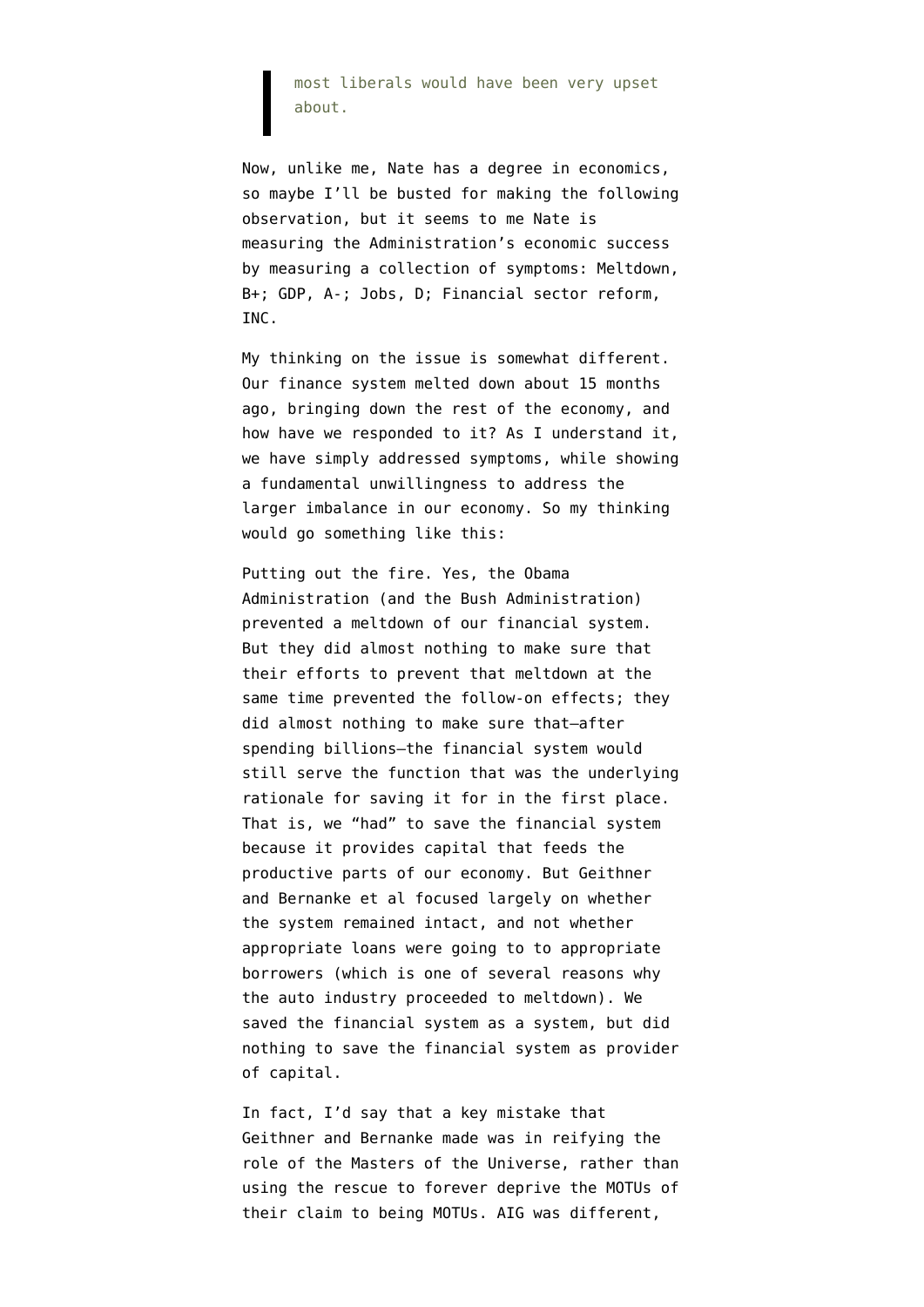Rattner [said](http://emptywheel.firedoglake.com/2009/12/02/steven-rattner-i-motu-i-save-world-you-ignorant/), because it operated at the "nerve center of our financial system," and as such, it couldn't be put through a bankruptcy process that would allow the government–in funding that bankruptcy–to demand concessions from all parties involved. So rather than saying, "AIG is a company offering some valuable insurance products attached to a giant cancer that is not only unnecessary, but which has infected the nervous system of our economy, and therefore we must excise it," the government said, "AIG is our central nervous system and we can't do without it."

The recovery. And once you reinforce the false claim that a bunch of common banksters are MOTUs, then you trap yourself into the problem that Nate describes, in which GDP performs better than expected, but, even with a sizable but too small stimulus, jobs perform far worse. That, to me, is a testament to the fact that our GDP is still measuring all the unproductive foaming that our economy has relied on for the last twenty years, and that as GDP recovers without creating jobs, the focus on that foam will continue to get worse.

We discovered that our emphasis on finance and bubbles was unsustainable. But we did nothing to change that emphasis.

Two policy approaches embody this to me.

First, the Democratic Congress is getting further away from being able to pass cramdown legislation. In March [234 Reps voted](http://clerk.house.gov/evs/2009/roll104.xml) to support cramdown; on Friday just [188 did.](http://clerk.house.gov/evs/2009/roll963.xml) It seems to me there are two main arguments to vote against letting bankruptcy judges redefine the terms of a mortgage–including lowering interest rates and/or principal. One is the belief that people who bought into these mortgages made poor economic decisions and therefore must pay the price. This suggests, of course, that the moral hazard of bailing out individual homeowners is bigger than the moral hazard of bailing out AIG and Goldman Sachs and Citi. It also pretends that the mortgage industry wasn't inflating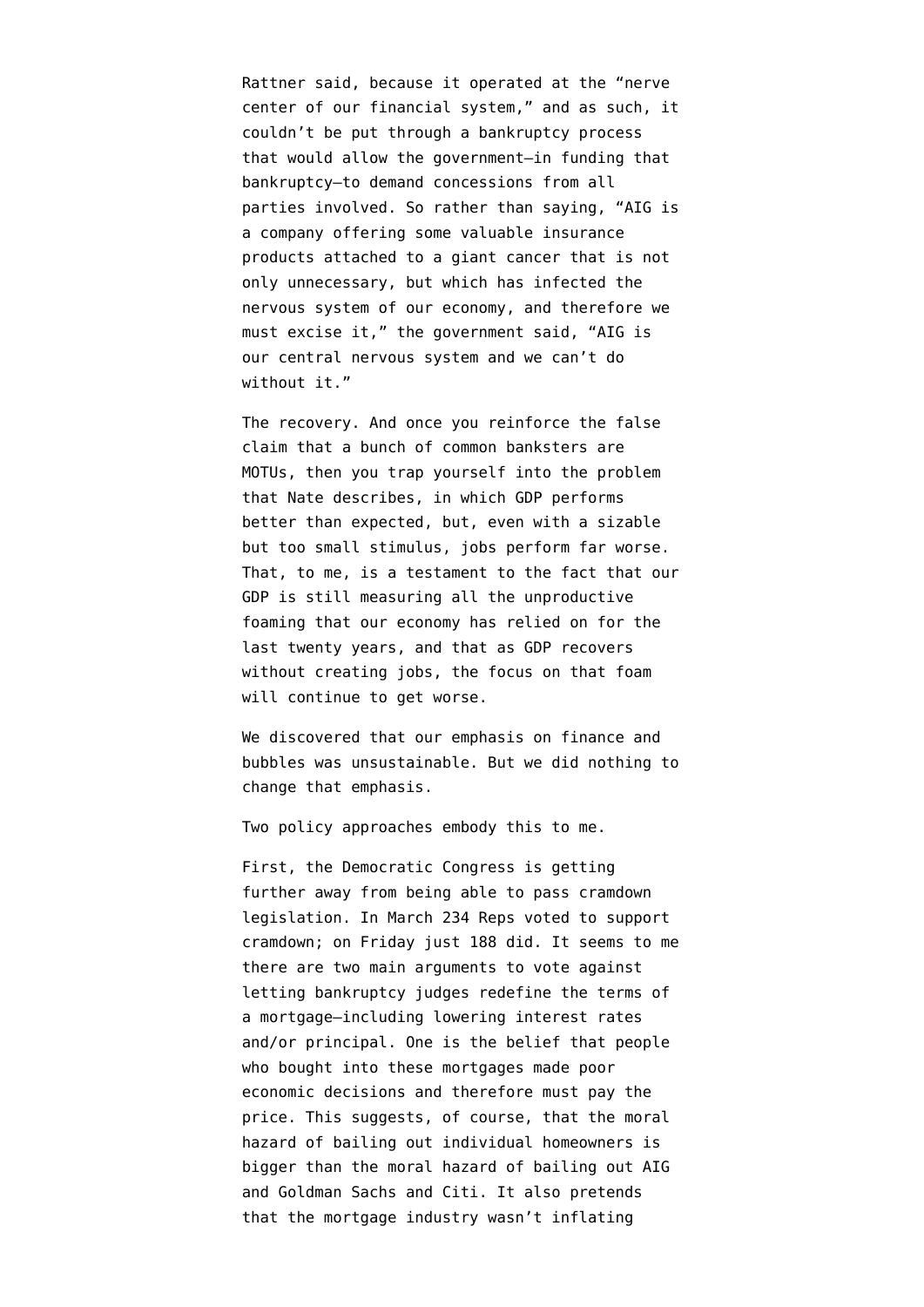appraisals to allow for increased profits at every level of the mortgage bubble. It pretends, too, that banks didn't use asymmetrical information to push consumers into products they had no business being in. In other words, this logic assumes all the blame belongs on the homeowner, and none on the mortgage industry, so as a result the homeowners must pay all of the price.

The other argument, though, is that banks–particularly in their still-fragile condition–cannot afford to write down the principal on these mortgages, so the homeowners are just going to have to suck it up. (This ignores, of course, that the banks will lose just as much putting the properties through foreclosure, but whatever.) In other words, one of the reasons to vote against cramdown (aside from the lobbyist cash involved) is because the banking industry–and its current practices–must be protected, because we have to ensure the banking industry remains profitable.

There's a similar logic to the health care debate. What the Senate bill, especially, has done is craft a way to give health care to a lot more Americans without touching the profitability of the health care industry. There has been no discussion of whether, by tolerating–or even encouraging–exorbitant profits at each stage of the health care delivery process, the legislation will ensure that other productive parts of our economy will suffocate under the much greater health care costs they pay in the US than they would in any other country. Instead, people like Mary Landrieu and Joe Lieberman insist we have to do it this way–we can't have a public option–to ensure that the health care industry remains one-sixth of our economy, if not becomes a larger share of our total economy.

Congress and the Administration have–at every stage of the game–worked to maintain the balance between FIRE, health care, defense, and the rest of the economy remains what it is if not becomes